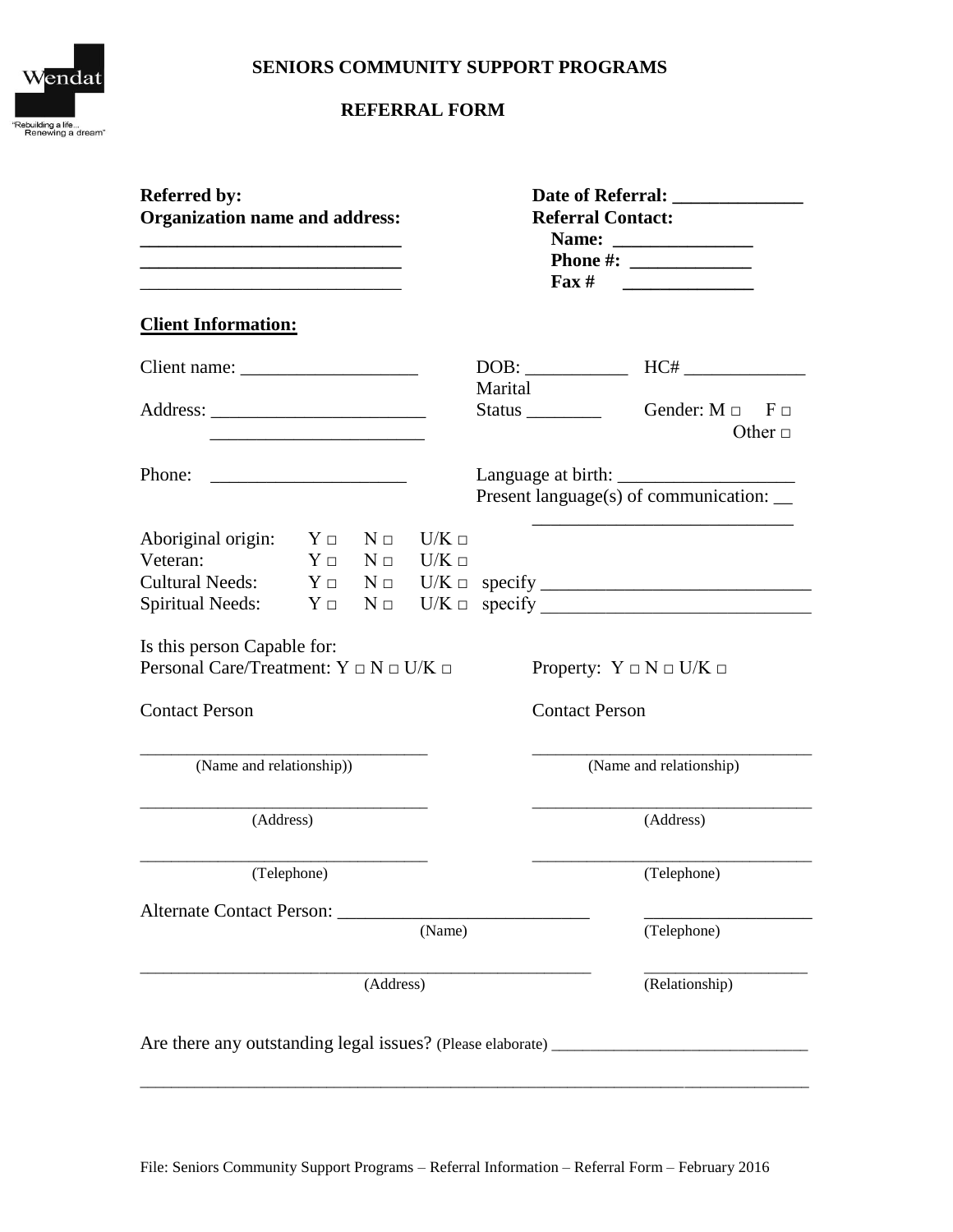### **SENIORS COMMUNITY SUPPORT PROGRAMS**

### **REFERRAL FORM**

## **History of Hospitalizations:**

# of in-patient admissions within past year? # of ER visits within past year? \_\_\_\_\_ Diagnoses: \_\_\_\_\_\_\_\_\_\_\_\_\_\_\_\_\_\_\_\_\_\_\_\_\_\_\_\_\_\_\_\_\_\_\_\_\_\_\_\_\_\_\_\_\_\_\_\_\_\_\_\_\_\_\_\_\_\_\_\_\_\_ \_\_\_\_\_\_\_\_\_\_\_\_\_\_\_\_\_\_\_\_\_\_\_\_\_\_\_\_\_\_\_\_\_\_\_\_\_\_\_\_\_\_\_\_\_\_\_\_\_\_\_\_\_\_\_\_\_\_\_\_\_\_ **Family Physician/Psychiatrist:**  \_\_\_\_\_\_\_\_\_\_\_\_\_\_\_\_\_\_\_\_\_\_\_\_\_\_\_\_\_\_\_\_\_\_\_\_\_\_\_\_\_\_\_\_\_\_\_\_\_\_\_\_\_\_\_\_\_\_\_\_\_\_\_\_\_\_\_\_\_\_\_\_ (Name) \_\_\_\_\_\_\_\_\_\_\_\_\_\_\_\_\_\_\_\_\_\_\_\_\_\_\_\_\_\_\_\_\_\_\_ \_\_\_\_\_\_\_\_\_\_\_\_\_\_\_\_\_\_\_\_\_\_\_\_\_\_\_\_\_\_ (Address) (Telephone) **Medications: (Prescribed): Allergies:** \_\_\_\_\_\_\_\_\_\_\_\_\_\_\_\_\_\_\_\_\_\_\_\_\_\_\_ \_\_\_\_\_\_\_\_\_\_\_\_\_\_\_\_\_\_\_\_\_\_\_\_\_\_\_\_\_\_\_\_\_\_\_\_\_\_\_\_\_\_\_\_\_\_\_\_\_\_\_\_\_\_\_\_\_\_\_\_\_\_\_\_\_\_\_\_\_\_\_\_\_\_\_\_\_\_\_\_\_\_\_\_\_\_ \_\_\_\_\_\_\_\_\_\_\_\_\_\_\_\_\_\_\_\_\_\_\_\_\_\_\_\_\_\_\_\_\_\_\_\_\_\_\_\_\_\_\_\_\_\_\_\_\_\_\_\_\_\_\_\_\_\_\_\_\_\_\_\_\_\_\_\_\_\_\_\_\_\_\_\_\_\_\_\_\_\_\_\_\_\_ \_\_\_\_\_\_\_\_\_\_\_\_\_\_\_\_\_\_\_\_\_\_\_\_\_\_\_\_\_\_\_\_\_\_\_\_\_\_\_\_\_\_\_\_\_\_\_\_\_\_\_\_\_\_\_\_\_\_\_\_\_\_\_\_\_\_\_\_\_\_\_\_\_\_\_\_\_\_\_\_\_\_\_\_\_\_ \_\_\_\_\_\_\_\_\_\_\_\_\_\_\_\_\_\_\_\_\_\_\_\_\_\_\_\_\_\_\_\_\_\_\_\_\_\_\_\_\_\_\_\_\_\_\_\_\_\_\_\_\_\_\_\_\_\_\_\_\_\_\_\_\_\_\_\_\_\_\_\_\_\_\_\_\_\_\_\_\_\_\_\_\_\_ OTC:  $Y \Box N \Box U/K \Box$ Herbal:  $Y \Box N \Box U/K \Box$ 

#### **Reason for Referral :**

| Program requested:                            | Areas of concern:                  |                        |
|-----------------------------------------------|------------------------------------|------------------------|
| $\square$ Social and Congregate Dining        | $\Box$ Falls                       | $\Box$ Financial       |
| $\Box$ Day Programming                        | $\Box$ Caregiver burnout           | $\Box$ Nutrition       |
| $\Box$ Assisted Living Service                | $\Box$ Disease management          | $\Box$ Neglect         |
|                                               | $\Box$ Substance Use               | $\Box$ Housekeeping    |
| Additional services Requested:                | $\Box$ Safety in Home              | $\Box$ Memory changes  |
|                                               | $\Box$ Medication management       | $\Box$ Loss            |
| $\Box$ Medication/chronic disease monitoring  | $\Box$ Social Isolation/activation | $\Box$ Health Teaching |
| $\Box$ Culturally specific social integration | $\Box$ Behavioural changes         |                        |
|                                               | $\Box$ Pets                        |                        |
|                                               |                                    |                        |
|                                               |                                    |                        |
|                                               |                                    |                        |
|                                               |                                    |                        |